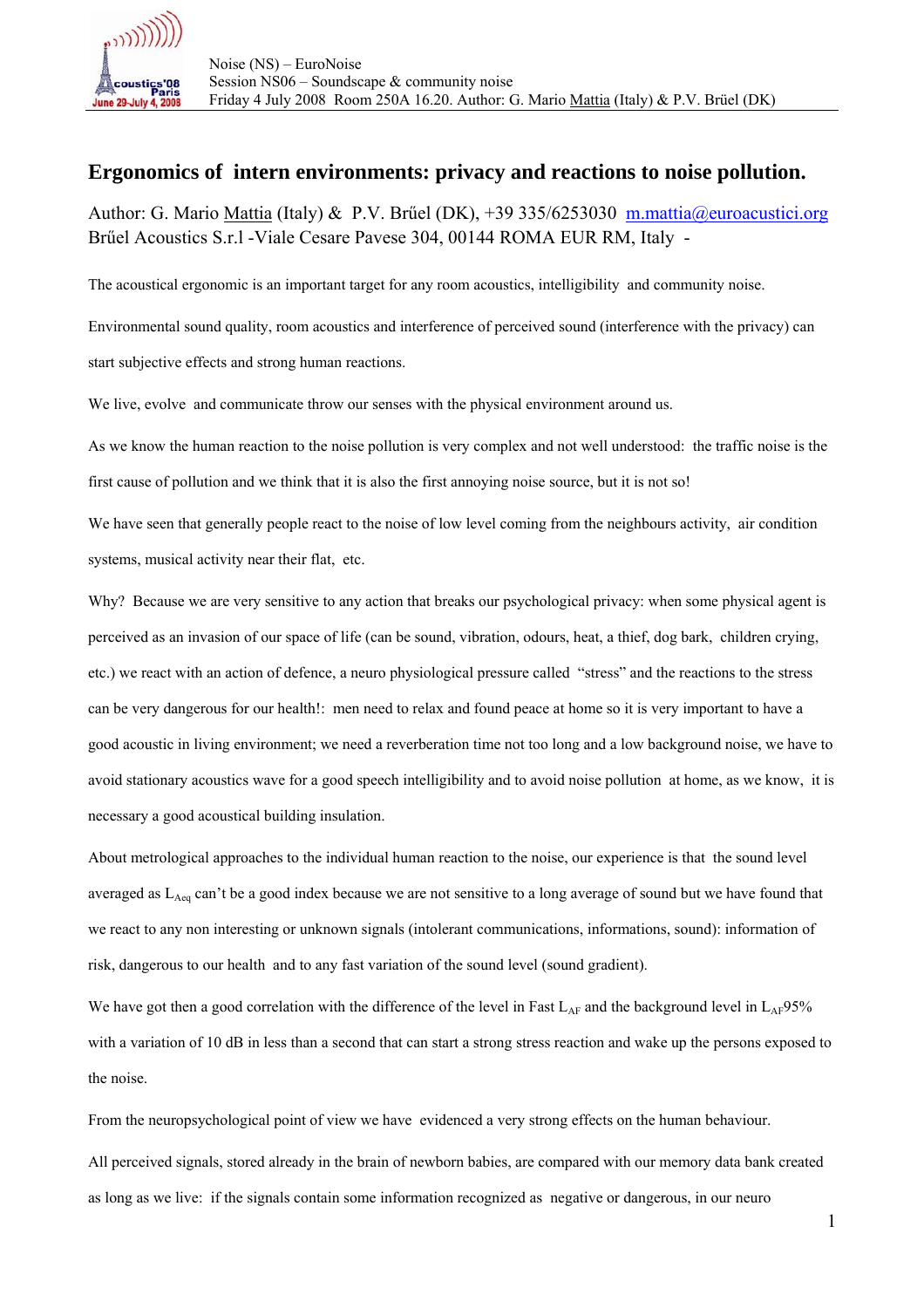

vegetative system the tendency of live protection is put in activity with reactions of defence or attack: many stimulus cause stress.

Any interference with our living environment will cause stress with sleep troubles, aggressiveness, damages to the living environment with important pathological effects on the exposed people.

In our work and research we agree with the criterion to evaluate the noise pollution for administrative community with L<sub>Aeq</sub> and we can apply the well known European directive based on a statistical environmental approach of the problem, but for the complains from a family at home, annoyed from the neighbours noise, that is a subjective, local and legal evaluation, we have to consider not the  $L_{Aeq}$  but any fast increase of the admitted noise above the background noise. As we have highlighted in our experience about the human reactions for noise interference, privacy, stress,.…, we have to avoid annoying sounds (also with very low level), rooms with stationary waves, long reverberation time, low acoustical building insulation, we need a good acoustical ergonomic of the internal environment: stationary waves and long reverberation time can be avoid (ex: AcoustiCone from Brüel Acoustics).

We have to empathize that we have many standards for a good acoustical ergonomics; we list some:

EN ISO 11690-1: 1998, 7.1, optimum LAeq:

- a) industry, from 75 to 80  $dB(A)$
- b) office, from 45 to 55  $dB(A)$
- c) activity with concentration, from 35 to 45 dB(A)

EN ISO 11690-1: 1998, Practical recommendation for low noise environments, table 3:

| Room volume m <sup>3</sup> | T60(s)      | Degree of degradation<br>$DL2$ (dB) |
|----------------------------|-------------|-------------------------------------|
| $\leq 200$                 | $0.5 - 0.8$ |                                     |
| $200 - 1000$               | $0.8 - 1.3$ |                                     |
| >1000                      |             | $> 3 - 4$                           |

EN ISO 11690-3: 2000, Practical recommendation for low noise environments in working environments;

APPENDX D: Evaluation of the acoustical quality in working environments.

The sound level distribution can be described with a curve of sound space decay:

- the sound space sound pressure level attenuation doubling the distance  $(DL_2)$ ,
- the extra sound level compared with a free field sound level  $(DL_f)$ .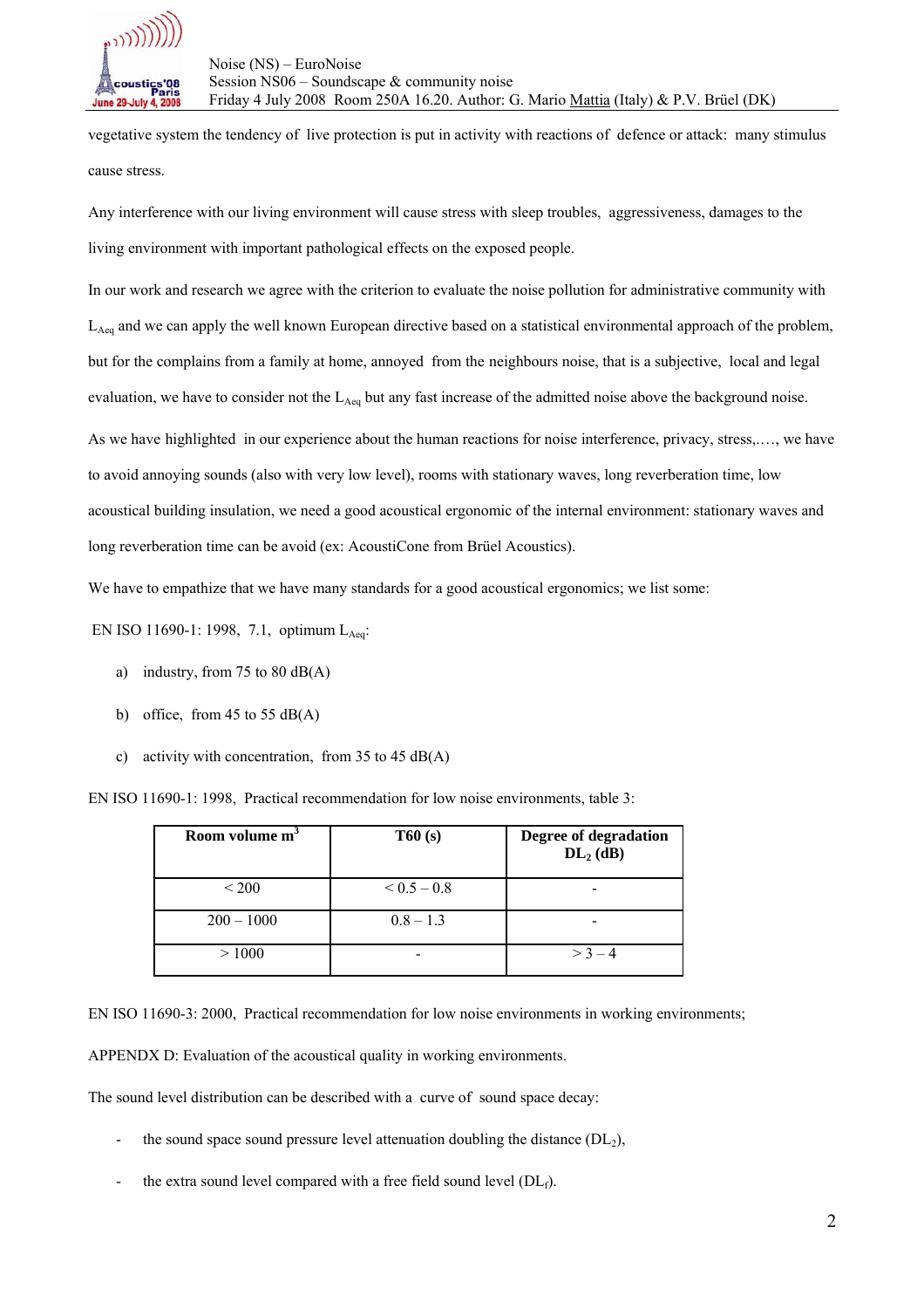

## **Conclusion:**

we have seen that noise pollution has two different approaches that have to be kept separated:

1) general community evaluation based on  $L_{Aeq}$  and statistics parameters;

2) evaluation of personal behaviour has to be based on a criterion linked to neuro physiological and stress reaction:

(Short  $L_{Aeq}$  or  $L_{AFmax} - L_{AF95\%} > 10$  dB, /1 s; reverberation time and other index from building acoustics);

(in many general applications we have found a well known simplest approach to define the limit of tolerability when

 $L_{Aeq}$  or  $L_{AF} - L_{AF95\%} > 3$  dB).



RASTI STI: IEC 60286-16, Sound system equipment – Part 16: Objective Rating Of Speech Intelligibility by Speech

Transmission Index. 1998.